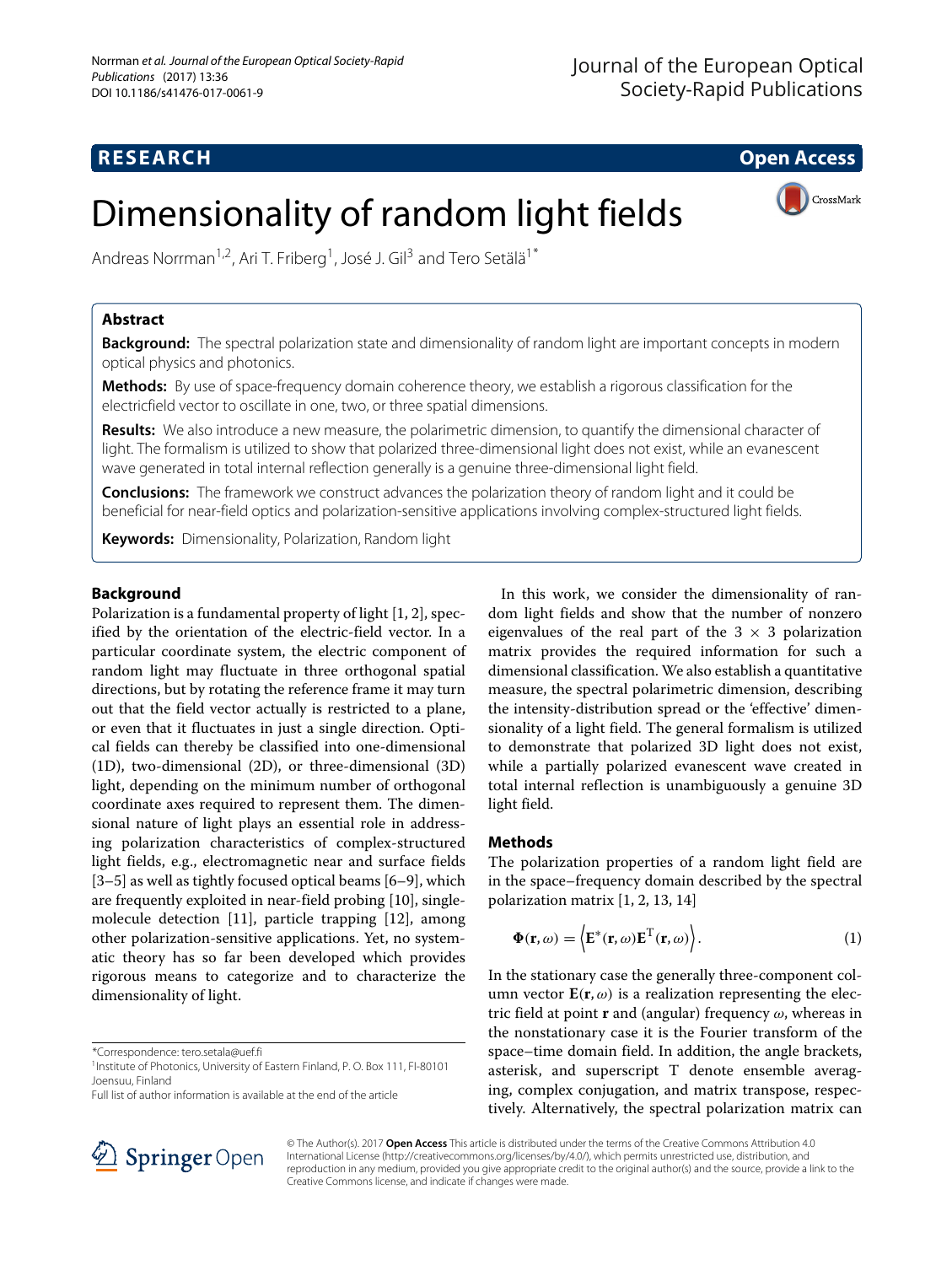be introduced via the generalized Wiener–Khintchine theorem [\[14,](#page-4-10) [15\]](#page-4-11). As the polarization matrix is Hermitian and nonnegative definite, we can express it as

$$
\Phi(\mathbf{r}, \omega) = \Phi'(\mathbf{r}, \omega) + i\Phi''(\mathbf{r}, \omega), \tag{2}
$$

where the real part  $\mathbf{\Phi}'(\mathbf{r}, \omega)$  is a symmetric and positive semidefinite matrix, while the imaginary part  $\mathbf{\Phi}^{\prime\prime}(\mathbf{r}, \omega)$  is skew symmetric. The three eigenvalues of  $\mathbf{\Phi}(\mathbf{r},\omega)$  are real and nonnegative.

Let us next consider a situation that  $\Phi(\mathbf{r}, \omega)$  is subjected to an orthogonal transformation. Such an operation is represented by a real-valued  $3 \times 3$  matrix **Q** which obeys  $\mathbf{Q}^{\mathrm{T}} = \mathbf{Q}^{-1}$  and det  $\mathbf{Q} = 1$ . The matrix  $\mathbf{Q}$  can be identified with a rotation of the Cartesian reference frame, implemented by three successive Euler rotations about the Cartesian axes. Unlike for unitary transformations in general, the physical polarization state of the field does not change in an orthogonal transformation, although its mathematical representation does. In particular, because the real part  $\mathbf{\Phi}'(\mathbf{r}, \omega)$  is symmetric, it can be diagonalized by a specific orthogonal transformation that we denote by **Q**0. In this intrinsic coordinate frame, the polarization matrix reads as

$$
\Phi_0(\mathbf{r}, \omega) = \mathbf{Q}_0^{\mathrm{T}} \Phi(\mathbf{r}, \omega) \mathbf{Q}_0 = \begin{pmatrix} a_1 & 0 & 0 \\ 0 & a_2 & 0 \\ 0 & 0 & a_3 \end{pmatrix} + i \begin{pmatrix} 0 & -n_3 & n_2 \\ n_3 & 0 & -n_1 \\ -n_2 & n_1 & 0 \end{pmatrix},
$$
\n(3)

where the eigenvalues  $a_1 \ge a_2 \ge a_3 \ge 0$  of  $\Phi'(\mathbf{r}, \omega)$  are the principal intensities and the vector  $\mathbf{n} = (n_1, n_2, n_3)$ is the angular-momentum vector [\[16–](#page-4-12)[18\]](#page-4-13). In addition,  $a_1$  is the largest while  $a_3$  is the smallest diagonal element of  $\Phi'(\mathbf{r}, \omega)$  that can be obtained by an orthogonal transformation [\[19\]](#page-4-14).

#### **Results and discussion**

#### **Dimensionality of random light**

In the case that only one eigenvalue of the real part  $\Phi'(\mathbf{r},\omega)$  is nonzero, the electric-field vector fluctuates in just a single direction and the light is considered one dimensional. If, instead, only one eigenvalue of  $\Phi'(\mathbf{r}, \omega)$ is zero, the electric field is restricted to a plane and the light is regarded two dimensional. However, when every eigenvalue is positive, the intensity of each Cartesian field component is nonzero for any orientation of the frame (since  $a_3$  is the smallest obtainable intensity along a coordinate axis) and the electric-field vector fluctuates in all three dimensions. The physical dimensionality of the light field is thereby determined by the eigenvalues of  $\mathbf{\Phi}'(\mathbf{r},\omega)$  as

1D light: 
$$
a_1 > 0
$$
,  $a_2 = 0$ ,  $a_3 = 0$ ; (4)

$$
2D light: \t a_1 > 0, a_2 > 0, a_3 = 0; \t (5)
$$

3D light: 
$$
a_1 > 0
$$
,  $a_2 > 0$ ,  $a_3 > 0$ . (6)

We further define isotropic 2D light as one for which  $a_1 = a_2$  in Eq. [\(5\)](#page-1-0) and isotropic 3D light as one that satisfies  $a_1 = a_2 = a_3$  in Eq. [\(6\)](#page-1-1). In particular, because det  $\Phi'(\mathbf{r}, \omega) = a_1 a_2 a_3$  is invariant under orthogonal transformations, Eqs. [\(4\)](#page-1-2)–[\(6\)](#page-1-1) imply that both 1D and 2D light obey det  $\Phi'(\mathbf{r}, \omega) = 0$ , while for a genuine 3D light field  $\det \mathbf{\Phi}'(\mathbf{r}, \omega) > 0.$ 

We stress that the number of nonnegative eigenvalues of the full complex polarization matrix  $\mathbf{\Phi}(\mathbf{r}, \omega)$  does not necessarily provide information about the physical dimensionality of light. For instance, the full polarization matrix of a circularly polarized light beam involves just a single nonzero eigenvalue, whereas its real part satisfies  $a_1 = a_2$  and  $a_3 = 0$ , thereby corresponding to (isotropic) 2D light in view of Eq. [\(5\)](#page-1-0). Likewise, the complex polarization matrix of an incoherent and orthogonal superposition of a circularly polarized and a linearly polarized beam has two nonnegative eigenvalues, while in this case all three eigenvalues of the realvalued polarization matrix are nonzero. Hence, according to Eq. [\(6\)](#page-1-1), the superposed field is genuinely 3D in character.

#### **Polarimetric dimension**

Although Eqs. [\(4\)](#page-1-2)–[\(6\)](#page-1-1) establish the definitions for the dimensionality of a light field, they do not provide information how 1D-, 2D-, or 3D-like the light in question is. For example, an elliptically polarized beam is formally two dimensional, but from a practical point of view it can be regarded as one dimensional if the polarization ellipse is highly squeezed (cf. linear polarization). Therefore, to characterize the dimensional nature of a light field more quantitatively, we introduce the spectral polarimetric dimension,  $D(\mathbf{r}, \omega)$ , via the relation

<span id="page-1-4"></span>
$$
D(\mathbf{r}, \omega) = 3 - 2d(\mathbf{r}, \omega),\tag{7}
$$

where  $d(\mathbf{r}, \omega)$  is the distance between the real-valued matrix  $\mathbf{\Phi}'(\mathbf{r}, \omega)$  and the identity matrix associated with isotropic 3D light, i.e.,

<span id="page-1-3"></span>
$$
d(\mathbf{r}, \omega) = \sqrt{\frac{3}{2} \left[ \frac{\text{tr} \Phi'^2(\mathbf{r}, \omega)}{\text{tr}^2 \Phi'(\mathbf{r}, \omega)} - \frac{1}{3} \right]},
$$
(8)

<span id="page-1-2"></span><span id="page-1-1"></span><span id="page-1-0"></span>with the scaling chosen so that  $0 \leq d(\mathbf{r}, \omega) \leq 1$ . We remark that an expression formally similar to Eq. [\(8\)](#page-1-3), with  $\Phi(\mathbf{r}, \omega)$  replacing  $\Phi'(\mathbf{r}, \omega)$ , has been employed to characterize the degree of polarization of random 3D light fields [\[20,](#page-4-15) [21\]](#page-4-16). The polarimetric dimension is thus a real number that obeys  $1 < D(\mathbf{r}, \omega) < 3$ . Moreover, it is invariant under orthogonal transformations, but generally not under unitary operations, since the latter may alter the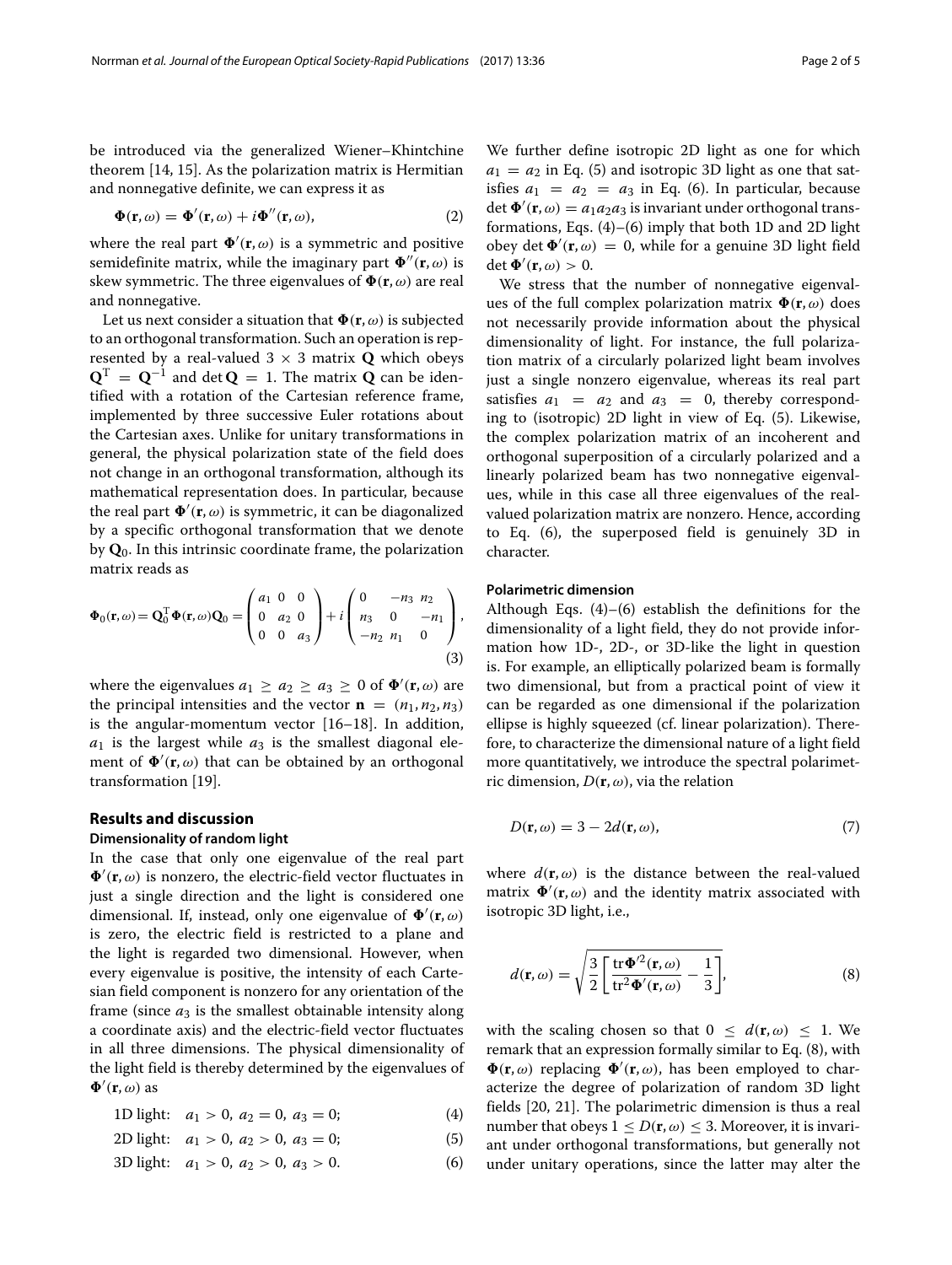polarization state and, consequently, the dimensionality of the light.

The physical meaning of  $D(r, \omega)$  becomes more apparent by writing Eq. [\(7\)](#page-1-4) in terms of the eigenvalues of  $\Phi'(\mathbf{r}, \omega)$ , viz.,

$$
D(\mathbf{r}, \omega) = 3 - \frac{\sqrt{2\left[ (a_1 - a_2)^2 + (a_1 - a_3)^2 + (a_2 - a_3)^2 \right]}}{a_1 + a_2 + a_3}.
$$
\n(9)

The above expression indicates that the minimum  $D(\mathbf{r}, \omega) = 1$  is always, and solely, encountered for 1D light ( $a_2 = a_3 = 0$ ), while the maximum  $D(r, \omega) = 3$  is reached if, and only if, the field is completely 3D isotropic  $(a_1 = a_2 = a_3)$ . For 2D light  $(a_3 = 0, a_2 > 0)$ , we find that  $1 < D(\mathbf{r}, \omega) \leq 2$ , with the upper limit taking place when the two principal intensities are equal  $(a_1 = a_2)$ . Values in the range  $D(\mathbf{r}, \omega) > 2$  are thereby clear signatures of 3D light [note that 3D light may nonetheless assume any value within the interval  $1 < D(\mathbf{r}, \omega) \leq 3$ .

Since  $D(\mathbf{r}, \omega)$  is generally not an integer, it should not be identified as such with the actual physical dimensionality of the light [specified by Eqs.  $(4)–(6)$  $(4)–(6)$  $(4)–(6)$ ], but as an effective dimension characterizing the intensity-distribution spread. Figure [1](#page-2-0) provides an interpretative illustration for the polarimetric dimension, in which principal-intensity distributions for three different 3D light fields have been depicted. In the left panel  $a_1$  is significantly larger than the intensities in the other directions, whereupon the light is effectively one dimensional and thus  $D(\mathbf{r}, \omega) \approx 1$ . A practical realization of such a field would be a directional surface plasmon polariton beam [\[22–](#page-4-17)[24\]](#page-4-18). In the middle panel  $a_1 \approx a_2 \gg a_3$ , indicating that the light field is virtually 2D isotropic and hence  $D(\mathbf{r}, \omega) \approx 2$ . An unpolarized or a circularly polarized light beam of high degree of directionality [\[17,](#page-4-19) [25\]](#page-4-20) would constitute an example. In the right panel all principal intensities are about equally distributed, which corresponds to isotropic 3D light and thereby yields  $D(\mathbf{r}, \omega) \approx 3$ , as is the case for instance with blackbody radiation.

#### **Examples**

As concrete examples, we investigate the dimensionality of stationary polarized light and an evanescent wave created in total internal reflection.

#### *Polarized random light*

Let  $E_{\alpha}(\mathbf{r}, \omega)$  with  $\alpha \in \{x, y, z\}$  represent a Cartesian component of the electric-field realization. Furthermore, let

$$
\mu_{\alpha\beta}(\mathbf{r}, \omega) = |\mu_{\alpha\beta}(\mathbf{r}, \omega)|e^{i\varphi_{\alpha\beta}(\mathbf{r}, \omega)}
$$
\n
$$
= \frac{\langle E_{\alpha}^*(\mathbf{r}, \omega)E_{\beta}(\mathbf{r}, \omega) \rangle}{\sqrt{\langle |E_{\alpha}(\mathbf{r}, \omega)|^2 \rangle \langle |E_{\beta}(\mathbf{r}, \omega)|^2 \rangle}}, \quad \alpha, \beta \in \{x, y, z\},
$$
\n(10)

where  $\varphi_{\alpha\beta}(\mathbf{r}, \omega)$  are real-valued phase factors, be the complex correlation coefficient between the α and  $β$  components. Since for polarized light all field components are completely correlated [\[20\]](#page-4-15), i.e.,  $|\mu_{\alpha\beta}(\mathbf{r}, \omega)| = 1$ , we can express the polarization matrix in Eq. [\(1\)](#page-0-0) of a polarized light field as

<span id="page-2-1"></span>
$$
\Phi(\mathbf{r}, \omega) = \begin{pmatrix} I_x & \sqrt{I_x I_y} e^{i\varphi_{xy}} & \sqrt{I_x I_z} e^{i\varphi_{xz}} \\ \sqrt{I_x I_y} e^{-i\varphi_{xz}} & I_y & \sqrt{I_y I_z} e^{i\varphi_{yz}} \\ \sqrt{I_x I_z} e^{-i\varphi_{xz}} & \sqrt{I_y I_z} e^{-i\varphi_{yz}} & I_z \end{pmatrix},
$$
\n(11)

in which the shorthand notations  $I_{\alpha} = \langle |E_{\alpha}(\mathbf{r}, \omega)|^2 \rangle$  and  $\varphi_{\alpha\beta} = \varphi_{\alpha\beta}(\mathbf{r}, \omega)$  have been introduced for convenience, and the phases satisfy [\[26\]](#page-4-21)

<span id="page-2-2"></span>
$$
\varphi_{xy} - \varphi_{xz} + \varphi_{yz} = 2m\pi, \quad m \in \mathbb{Z}.
$$
 (12)

By taking the real part of Eq. [\(11\)](#page-2-1) and utilizing Eq. [\(12\)](#page-2-2) one then gets that

$$
\det \Phi'(\mathbf{r}, \omega) = I_x I_y I_z \left[ 1 - \left( c_{xy}^2 + c_{xz}^2 + c_{yz}^2 \right) + 2c_{xy} c_{xz} c_{yz} \right] = 0,
$$
\n(13)

where  $c_{\alpha\beta} = \cos \varphi_{\alpha\beta}$ , implying that polarized light is necessarily 1D or 2D in nature. In other words, fully polarized 3D light does not exist.

<span id="page-2-0"></span>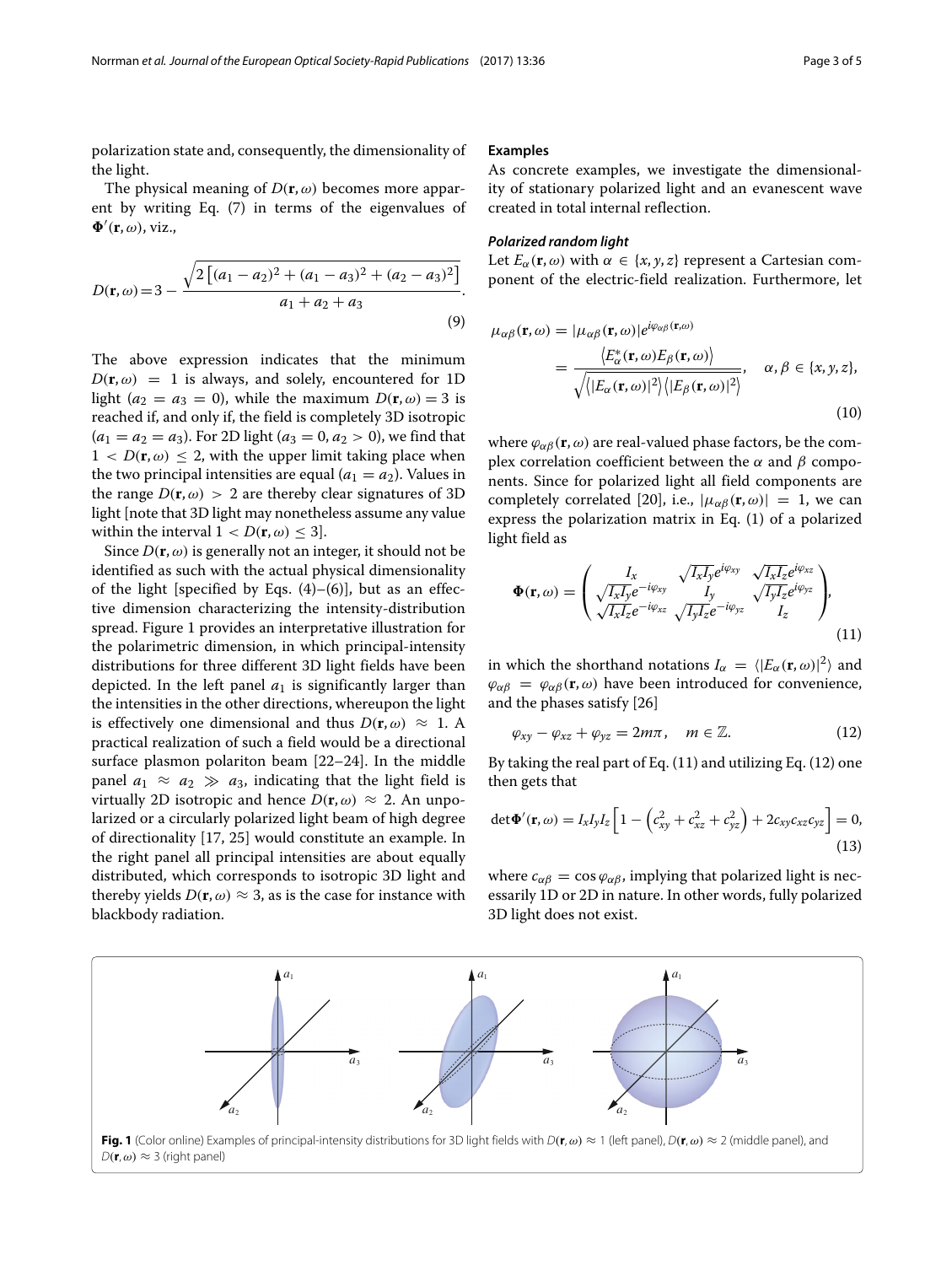This finding can intuitively be justified as follows. If a random light field with three electric components is spectrally fully polarized, it is at frequency  $\omega$  represented by an ensemble of monochromatic field realizations as

$$
\left\{ \mathbf{E}(\mathbf{r}, \omega)e^{-i\omega t} \right\} = \left\{ E(\mathbf{r}, \omega) \right\} \mathbf{e}(\mathbf{r}, \omega)e^{-i\omega t}, \tag{14}
$$

where  $E(\mathbf{r}, \omega)$  is a random scalar variable and  $\mathbf{e}(\mathbf{r}, \omega)$ is a deterministic three-component vector. The realizations thus have identical polarization states although their spectral densities may vary, and because the electric-field vector of monochromatic light is necessarily bounded in a plane [\[27\]](#page-4-22), each realization lies in the same plane. Consequently, the random light that these monochromatic fields represent must fluctuate in this plane as well.

#### *Random evanescent wave*

As a second example, we consider an optical evanescent wave excited in total internal reflection at a planar dielectric interface  $(z = 0)$  by a stationary beam [\[28\]](#page-4-23). Both medium 1 ( $z > 0$ ) and medium 2 ( $z < 0$ ), having refractive indices  $n_1(\omega)$  and  $n_2(\omega)$ , respectively, are taken lossless, and the *x* axis is chosen to coincide with the surface-propagation direction. Moreover, the incoming beam, generally carrying both an *s*-polarized and a *p*-polarized constituent, hits the boundary at the angle of incidence  $\theta(\omega)$  that satisfies  $\theta_c(\omega) < \theta(\omega) < \pi/2$ , with  $\theta_c(\omega) = \arcsin \tilde{n}^{-1}(\omega)$  being the critical angle and  $\tilde{n}(\omega) = n_1(\omega)/n_2(\omega) > 1$ . Under these conditions, the spatial part of the electric-field realization for the evanescent wave takes on in Cartesian coordinates the form [\[4,](#page-4-24) [5\]](#page-4-3)

<span id="page-3-0"></span>
$$
\mathbf{E}(\mathbf{r},\omega) = \frac{1}{\chi(\omega)} \begin{bmatrix} -i\gamma(\omega)t_p(\omega)E_p(\omega) \\ \chi(\omega)t_s(\omega)E_s(\omega) \\ \sin\theta(\omega)t_p(\omega)E_p(\omega) \end{bmatrix} e^{ik_1(\omega)\sin\theta(\omega)x} e^{-k_1(\omega)\gamma(\omega)z},
$$
\n(15)

where  $E_s(\omega)$  and  $E_p(\omega)$  are, respectively, the complex field amplitudes of the *s*- and *p*-polarized components of the incident light. Furthermore,

$$
\chi(\omega) = \sqrt{\sin^2 \theta(\omega) + \gamma^2(\omega)},
$$
  
\n
$$
\gamma(\omega) = \tilde{n}^{-1}(\omega) \sqrt{\tilde{n}^2(\omega) \sin^2 \theta(\omega) - 1},
$$
\n(16)

with  $\gamma(\omega)$  being the decay constant of the evanescent wave, and

<span id="page-3-2"></span>
$$
t_s(\omega) = \frac{2 \cos \theta(\omega)}{\cos \theta(\omega) + i\gamma(\omega)},
$$
  
\n
$$
t_p(\omega) = \frac{2\tilde{n}^2(\omega) \cos \theta(\omega) \chi(\omega)}{\cos \theta(\omega) + i\tilde{n}^2(\omega)\gamma(\omega)}
$$
\n(17)

are the Fresnel transmission coefficients of the two polarizations, and  $k_1(\omega)$  is the wave number in medium 1.

On next calculating the polarization matrix in Eq. [\(1\)](#page-0-0) for the evanescent wave given by Eq. [\(15\)](#page-3-0), and then extracting the real part  $\mathbf{\Phi}'(\mathbf{r}, \omega) = \mathbf{\Phi}'(z, \omega)$  from the obtained expression, we find that

<span id="page-3-1"></span>
$$
\det \Phi'(z,\omega) = \frac{\sin^2 \theta(\omega) \gamma^2(\omega)}{\chi^4(\omega)} w_s(z,\omega) w_p^2(z,\omega) \left[1 - |\mu(\omega)|^2\right].
$$
\n(18)

Above,  $w_v(z, \omega) = |t_v(\omega)|^2 I_v(\omega) e^{-2k_1(\omega)\gamma(\omega)z}$  is proportional to the energy density of the  $v \in \{s, p\}$  polarized part of the evanescent wave at height *z*, with  $I_\nu(\omega) = |E_\nu(\omega)|^2$ being the intensity of the respective component of the incoming beam, and  $\mu(\omega) = \langle E_s^*(\omega) E_p(\omega) \rangle / \sqrt{I_s(\omega) I_p(\omega)}$ is the correlation coefficient among the *s*- and *p*-polarized constituents of the incident light. Equation [\(18\)](#page-3-1) especially shows that  $det \Phi'(z, \omega) = 0$  only when the excitation beam is totally polarized, i.e.,  $I_s(\omega) = 0$ ,  $I_p(\omega) = 0$ , or  $|\mu(\omega)| = 1$ , and in this case the ensuing evanescent wave is either 1D or 2D in character. Generally, however, when the incident beam is partially polarized  $[I_s(\omega) \neq 0]$ ,  $I_p(\omega) \neq 0$ , and  $|\mu(\omega)| \neq 1$ , we obtain from Eq. [\(18\)](#page-3-1) that det $\Phi'(z, \omega) > 0$ , corresponding to genuine 3D light. This discovery reveals that optical evanescent waves are predominantly 3D light fields, which necessitate a rigorous 3D treatment to fully describe their electromagnetic properties.

Motivated by the above result we further examine how close to isotropic 3D light an evanescent wave can be, and to this end we employ the polarimetric dimension  $D(\mathbf{r}, \omega)$ defined in Eq. [\(7\)](#page-1-4). Utilizing Eqs. [\(15\)](#page-3-0)–[\(17\)](#page-3-2) then yields that the fundamental upper limit that  $D(\mathbf{r}, \omega)$  can attain for such a wave is

<span id="page-3-3"></span>
$$
D(\mathbf{r}, \omega) = 3 - \frac{2}{\sqrt{1 + 3\tilde{n}^4(\omega)\chi^4(\omega)}},\tag{19}
$$

which is reached when the incident light possesses the properties

$$
|\mu(\omega)| = 0, \quad \frac{I_s(\omega)}{I_p(\omega)} = \left[\frac{\sin^4 \theta(\omega) + \gamma^4(\omega)}{\chi^4(\omega)}\right] \left[\frac{|t_p(\omega)|}{|t_s(\omega)|}\right]^2.
$$
\n(20)

For a high refractive-index contrast surface, such as GaP and air with  $\tilde{n}(\omega) \approx 4$  in the optical regime [\[29\]](#page-4-25), Eq. [\(19\)](#page-3-3) shows that the polarimetric dimension may be as high as  $D(\mathbf{r}, \omega) \approx 2.96$ , while for a typical SiO<sub>2</sub>–air interface the maximum is around  $D(\mathbf{r}, \omega) \approx 2.67$ .

#### **Conclusions**

In summary, we have formulated a framework to classify and to characterize the dimensionality of random light fields. To this end, it was shown that the number (1, 2, or 3) of nonzero eigenvalues of the real-valued polarization matrix  $\boldsymbol{\Phi}'({\bf r},\omega)$  [i.e. the real part of the full